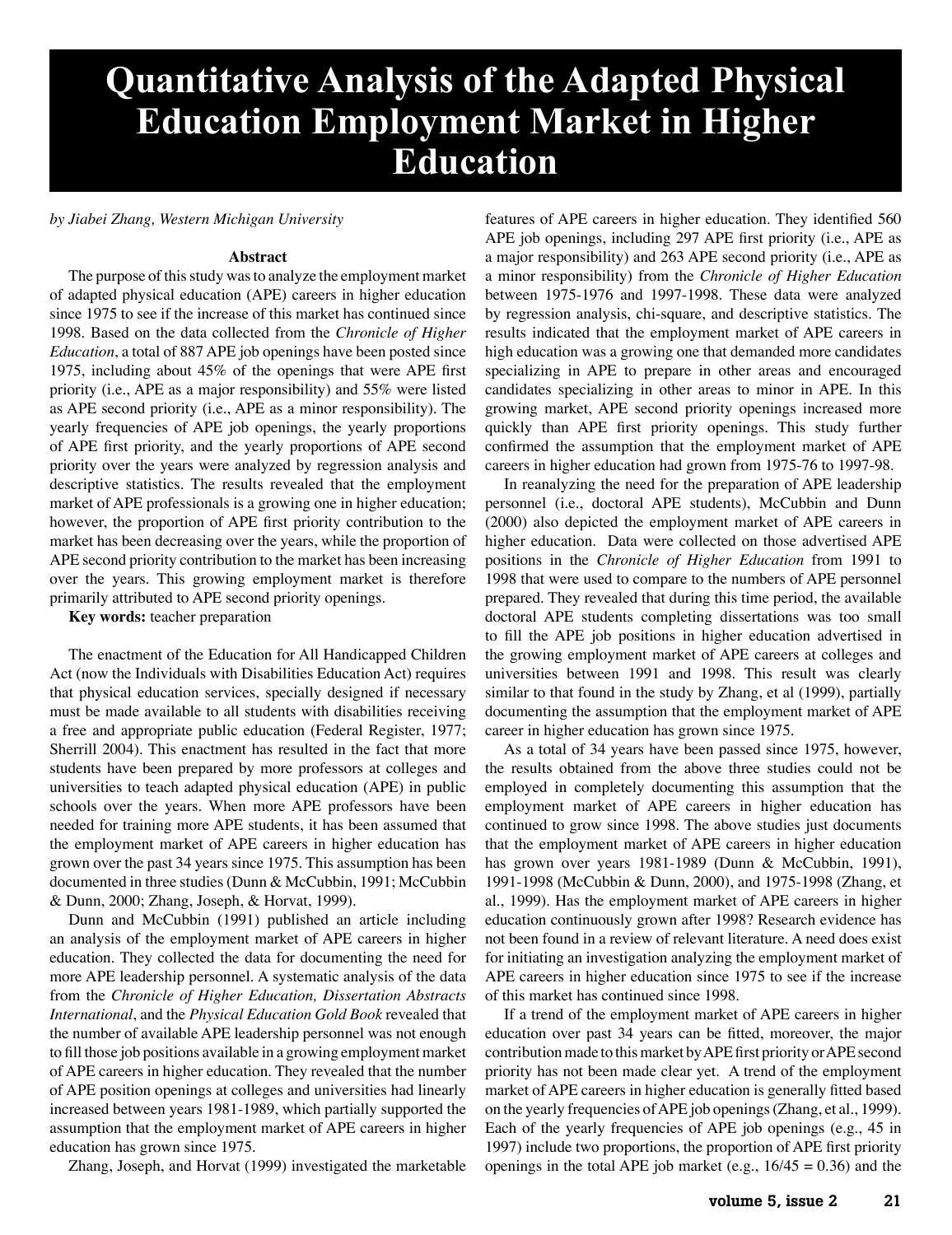proportion of APE second priority openings in the total APE job market (e.g.,  $29/45 = 0.64$ ). A frequency signifies the total number of APE job openings in a given year, while a proportion shows the contribution of APE first priority openings or APE second priority openings to the total number of APE job openings.

It is believed that yearly frequencies are useful for describing an absolute trend of the employment market of APE careers in higher education using APE job openings. It may mislead readers, however, if they are used to seeing a developmental trend using APE first priority opening or APE second priority openings. For example, let us suppose that yearly frequencies of APE first priority openings over the three years have grown (11, 12, 13) and APE second priority openings over the same years have grown as well (1, 7, 9), implying that total APE job openings have also grown over the same years (12, 19, 22). However, the contribution of APE first priority openings to the total APE job openings has actually decreased based on the proportion  $(11/12 = 0.92, 12/19)$  $= 0.63$ ,  $13/22 = 0.59$ . The yearly proportions of APE first and second priority openings should therefore be used to depict market trends. However, no study has been found using yearly proportions of APE first and second priority to analyze their contributions to the employment market of APE careers in higher education.

The primary purpose of this study was to quantitatively analyze the employment market of APE careers in higher education since 1975, to see if the increase of this market has continued since 1998, based on the data of yearly frequencies of APE job openings. Secondarily, this study analyzed the contributions of those APE job openings requiring APE as a major and minor responsibility to this employment market based on yearly proportions of APE first and second priority. It has been assumed that the employment market of APE careers in higher education has been a growing market primarily contributed by either APE first priority or APE second priority openings.

## **Method**

## *Data Collection*

The *Chronicle of Higher Education* was used as the primary data source in this study. All the advertised announcements in kinesiology, physical education, exercise science, sport science, health, recreation, and dance from all issues of this primary source since academic years 1975-76 were searched manually and electronically. Each APE job opening announced was identified for analyses if a responsibility for teaching an APE course, conducting APE research, or equivalents was included in this opening. The equivalents were such similar APE terms as adapted physical activity, adapted kinesiology, special physical education, and physical education for individuals with disabilities or similar terms such as handicapped children.

It should be noted that if an APE job opening was repeatedly advertised for two or more times during an academic year, this job opening was identified once announced in this year only. For checking the reliability of data collection conducted by a researcher, another researcher also sampled 10 academic years of announcements randomly from the total 34-year period between academic year 1975-76 and academic year 2008-09. The *Chronicle of Higher Education* is the best data source for advertising most job openings in higher education, including most APE job openings. It has extensively been used as the primary data source in conducting career studies in special education (e.g., Sindelar, Buck, Carpenter, & Watanabe, 1993) and APE (e.g., Dunn & McCubbin, 1991) in higher education.

### *Data Categories*

Three data sets were used in this study, (a) APE job openings, (b) APE first priority, and (c) APE second priority openings. APE job openings included the yearly frequencies of openings requiring APE as a part of the job duty. APE first priority was the yearly proportion of openings requiring an APE specialization with or without the responsibility in one or more other areas. APE second priority constituted a specialization in another area or a general background across several areas with a responsibility for teaching and researching in APE. Announcements coded as APE first or second priority were independently completed by two researchers to check reliability.

In the data set of APE job openings, a yearly frequency is simply the number of APE job openings identified in the corresponding academic year. In academic year 2005-06, for example, the yearly frequency of APE job opening was 34, since a total of 34 APE job openings were identified. In either data set of APE first priority or APE second priority, a yearly proportion was calculated through dividing the yearly frequency of one such data set by the yearly frequency of APE job openings. In academic year 2005-06, for example, the yearly proportion of APE first priority was 0.35 because the yearly frequency of APE first priority is 12 and the yearly frequency of APE job openings was  $34$  ( $12/34 = 0.35$ ).

#### *Data Analyses*

Four types of data analyses were conducted in this study. The first type of analysis was a reliability analysis in the interobserver agreement method. To check the reliability of identifying APE job openings, coding APE first priority openings, or coding APE second priority openings, the number of agreements found between two persons was divided by this same number plus the number of disagreements, and the quotient was then multiplied by 100 (Thomas & Nelson, 1996; Zhang, et al., 1999).

The second type of analysis was a calculation of regression equations. All data sets were fitted in linear regression equations. Each of these equations was calculated with academic years as the predictor variable and the yearly frequencies for APE job openings or proportions for APE first or APE secondary priority as the criterion variable (Sindelar, et al., 1993; Zhang, deLISLE, Chen, 2006). The effect of the predictor variable on the criterion variable was checked in an analysis of variance (*F* test) and a coefficient of determination (*R*<sup>2</sup> ).

The third type of analysis was a computation of the related data pertaining to APE job openings found over the academic years from 1998-99 to 2008-09 - including the mean of APE job openings, the standard deviation of APE job openings, and information about fitted regression equations. These data were used to compare to the corresponding data found over the academic years from 1975- 76 to 1997-98, which were reported in a previous investigation (Zhang, et al., 1999).

The fourth type of analysis was a description of other specialization areas in combination with APE responsibility.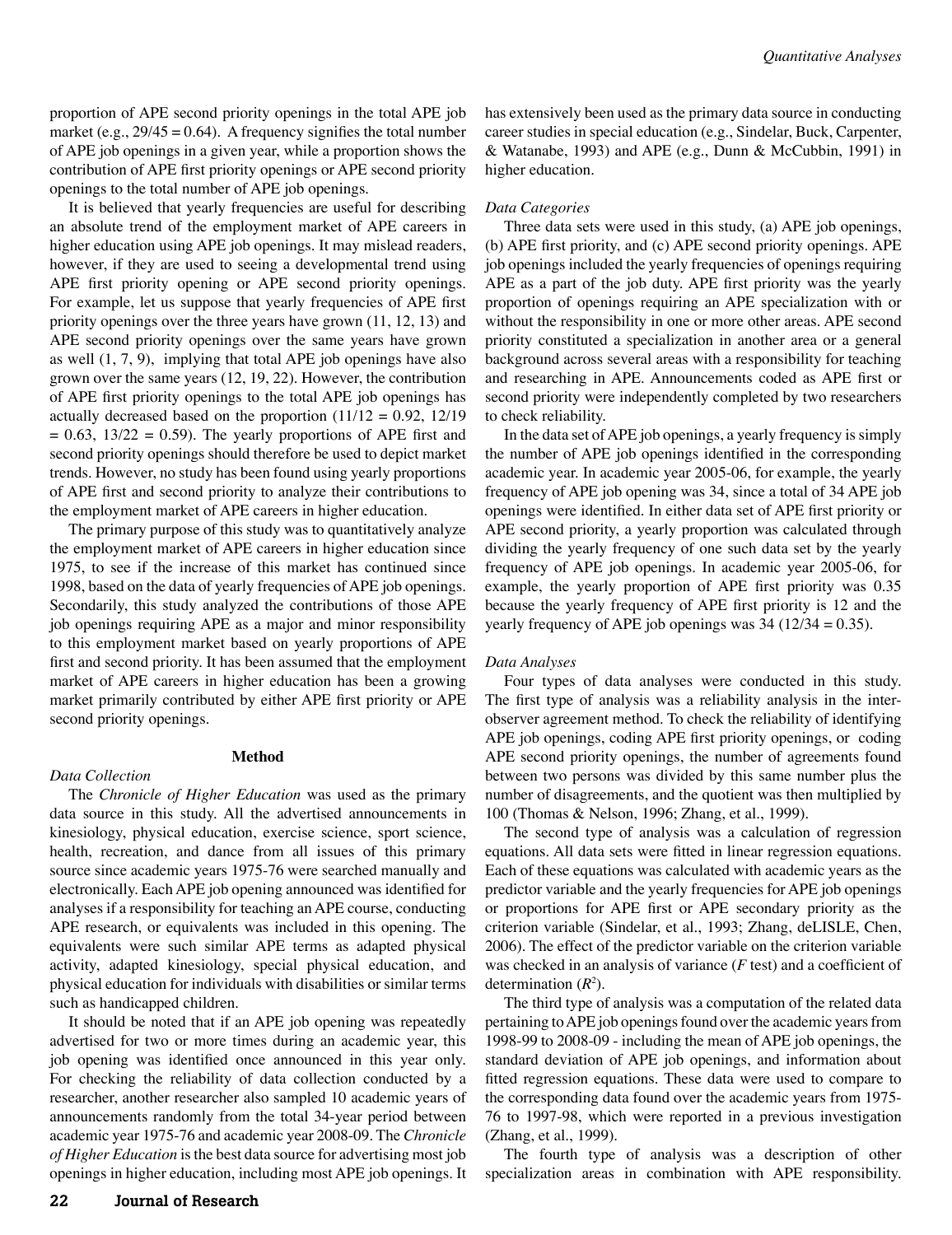The total number of these areas and their frequencies was first counted. The distribution of the combined frequencies with APE over areas was then analyzed with a chi-square test for goodness of fit  $(x^2)$ ; Thomas & Nelson, 1996) to verify if actual frequencies were proportional to averaged ones. Ranks of these areas were also listed according to the percentages in combination with APE responsibility.

| Table 1. Frequencies and Proportions of APE Job Openings, APE First Priority, and APE Second Priority<br>In Employment Market in Higher Education from Academic Year 1975-76 to 2008-09 |                 |                    |            |                     |            |  |  |
|-----------------------------------------------------------------------------------------------------------------------------------------------------------------------------------------|-----------------|--------------------|------------|---------------------|------------|--|--|
| Academic                                                                                                                                                                                | APE job opening | APE first priority |            | APE second priority |            |  |  |
| Years                                                                                                                                                                                   | Frequency       | Frequency          | Proportion | Frequency           | Proportion |  |  |
| 1975-1976                                                                                                                                                                               | 6               | $\overline{2}$     | 0.33       | $\overline{4}$      | 0.67       |  |  |
| 1976-1977                                                                                                                                                                               | 15              | 6                  | 0.40       | 9                   | 0.60       |  |  |
| 1977-1978                                                                                                                                                                               | 22              | 12                 | 0.55       | 10                  | 0.45       |  |  |
| 7198-1979                                                                                                                                                                               | 25              | 20                 | 0.80       | 5                   | 0.20       |  |  |
| 1979-1980                                                                                                                                                                               | 12              | 11                 | 0.92       | $\mathbf{1}$        | 0.08       |  |  |
| 1980-1981                                                                                                                                                                               | 20              | 13                 | 0.65       | $\tau$              | 0.35       |  |  |
| 1981-1982                                                                                                                                                                               | 22              | 13                 | 0.59       | $\overline{9}$      | 0.41       |  |  |
| 1982-1983                                                                                                                                                                               | 15              | 10                 | 0.67       | 5                   | 0.33       |  |  |
| 1983-1984                                                                                                                                                                               | $22\,$          | 14                 | 0.64       | $\,8\,$             | 0.36       |  |  |
| 1984-1985                                                                                                                                                                               | 20              | 9                  | 0.45       | 11                  | 0.55       |  |  |
| 1985-1986                                                                                                                                                                               | 22              | 18                 | 0.82       | $\overline{4}$      | 0.18       |  |  |
| 1986-1987                                                                                                                                                                               | 19              | $\,8\,$            | 0.42       | 11                  | 0.58       |  |  |
| 1987-1988                                                                                                                                                                               | 30              | 19                 | 0.63       | 11                  | 0.37       |  |  |
| 1988-1989                                                                                                                                                                               | 32              | 23                 | 0.72       | 9                   | 0.28       |  |  |
| 1989-1990                                                                                                                                                                               | 25              | 13                 | 0.52       | 12                  | 0.48       |  |  |
| 1990-1991                                                                                                                                                                               | 21              | 11                 | 0.52       | 10                  | 0.48       |  |  |
| 1991-1992                                                                                                                                                                               | 36              | 18                 | 0.50       | 18                  | 0.50       |  |  |
| 1992-1993                                                                                                                                                                               | 25              | 13                 | 0.52       | 12                  | 0.48       |  |  |
| 1993-1994                                                                                                                                                                               | 29              | 12                 | 0.41       | 17                  | 0.59       |  |  |
| 1994-1995                                                                                                                                                                               | 28              | 12                 | 0.43       | 16                  | 0.57       |  |  |
| 1995-1996                                                                                                                                                                               | 36              | 10                 | 0.28       | 26                  | 0.72       |  |  |
| 1996-1997                                                                                                                                                                               | 34              | 14                 | 0.41       | 20                  | 0.59       |  |  |
| 1997-1998                                                                                                                                                                               | 45              | 16                 | 0.36       | 29                  | 0.64       |  |  |
| 1998-1999                                                                                                                                                                               | 37              | 11                 | 0.30       | 26                  | 0.70       |  |  |
| 1999-2000                                                                                                                                                                               | 36              | 12                 | 0.33       | 24                  | 0.67       |  |  |
| 2000-2001                                                                                                                                                                               | 31              | $8\,$              | 0.26       | 23                  | 0.74       |  |  |
| 2001-2002                                                                                                                                                                               | 30              | 10                 | 0.33       | $20\,$              | 0.67       |  |  |
| 2002-2003                                                                                                                                                                               | 26              | $\boldsymbol{9}$   | 0.35       | 17                  | 0.65       |  |  |
| 2003-2004                                                                                                                                                                               | 30              | 11                 | 0.37       | 19                  | 0.63       |  |  |
| 2004-2005                                                                                                                                                                               | 29              | $\,8\,$            | 0.28       | 21                  | 0.72       |  |  |
| 2005-2006                                                                                                                                                                               | 34              | 12                 | 0.35       | 22                  | 0.65       |  |  |
| 2006-2007                                                                                                                                                                               | 30              | 5                  | 0.17       | 25                  | 0.83       |  |  |
| 2007-2008                                                                                                                                                                               | 30              | 10                 | 0.33       | 20                  | 0.67       |  |  |
| 2008-2009                                                                                                                                                                               | 13              | $\overline{7}$     | 0.54       | 6                   | 0.46       |  |  |
| Total/Proportion                                                                                                                                                                        | 887             | 400                | 0.45       | 487                 | 0.55       |  |  |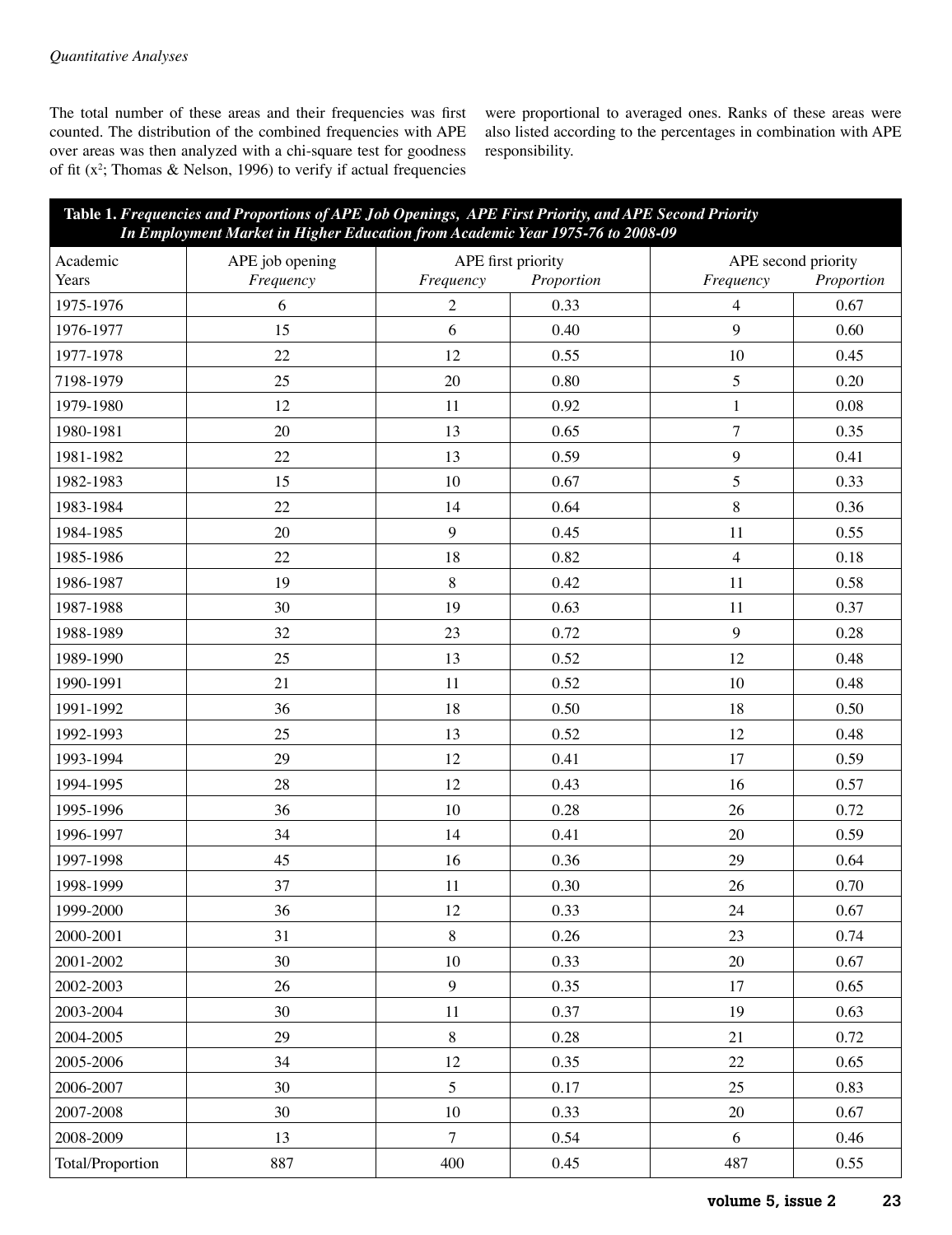## **Results**

The estimate of reliability for identifying APE job openings from the *Chronicle of Higher Education* was 96%, while the estimate of reliability for coding APE first and second priority was 91%. Table 1 presents the yearly frequencies of APE Job openings and the yearly proportions of APE first priority and second priority. As presented in Table 1, a total of 887 APE job openings were identified in the *Chronicle of Higher Education* from academic year 1975-76 to academic year 2008-09. In the total openings, the proportion of APE first priority was 0.45, while that of APE second priority was 0.55.

Table 2 presents the regression line fitted for APE job openings. The rate of each trend is estimated based on coefficient of a variable X with a positive coefficient showing an increasing trend and a negative one showing a decreasing trend. As shown in Table 2, regression equations fitted based on the yearly frequencies for APE job openings and the yearly proportions for APE second priority showed a significantly increasing trend, but regression equation fitted based on the yearly proportions for APE first priority showed a significantly decreasing trend.

| Table 2. Regression Equations Fitted based on the Yearly<br><b>Frequencies of APE Job Openings and the Yearly</b><br><b>Proportions of APE First Priority and APE Second</b><br>Priority from Academic Years 1975-76 to 2008-09 |                       |                              |                        |  |  |  |  |
|---------------------------------------------------------------------------------------------------------------------------------------------------------------------------------------------------------------------------------|-----------------------|------------------------------|------------------------|--|--|--|--|
|                                                                                                                                                                                                                                 | APE Job<br>Openings   | <b>APE First</b><br>Priority | APE Second<br>Priority |  |  |  |  |
| Data                                                                                                                                                                                                                            | Yearly<br>frequencies | Yearly<br>proportions        | Yearly<br>proportions  |  |  |  |  |
| Equation                                                                                                                                                                                                                        | $Y=0.48X - 935.74$    | $Y = -0.01X + 22.95$         | $Y=0.12X-22.89$        |  |  |  |  |
| Trend                                                                                                                                                                                                                           | Increase              | Decrease                     | Increase               |  |  |  |  |
| Rate of<br>trend                                                                                                                                                                                                                | 0.48                  | $1\%$ (0.01 x 100)           | $12\%$ (0.12 x 100)    |  |  |  |  |
| $R^2$                                                                                                                                                                                                                           | .33                   | .40                          | .42                    |  |  |  |  |
| F(1, 32)<br>value                                                                                                                                                                                                               | 15.97                 | 21.47                        | 23.19                  |  |  |  |  |
| P value                                                                                                                                                                                                                         | .00                   | .00                          | .00                    |  |  |  |  |

Table 3 presents the related data computed for two phases, including phase 1 over the academic years 1975-76 to 1997-98 and phase 2 over the academic years 1997-98 to 2008-09. The averaged APE job openings obtained in phase  $2 (M = 29.63)$  was higher than the averaged APE job openings found in phase  $1 \, (M =$ 24.39). The marketable trend fitted over phase 2, however, did not increase as compared to the marketable trend fitted over phase 1. The marketable trend fitted over phase 1 increases at a rate of 1.03 position opening per year, while the marketable trend fitted over phase 2 decreases at a rate of 1.24 position opening per year.

Table 4 presents other specialization areas included in all APE job openings and their frequencies, percentages, and ranks. As shown in Table4, a total of 15 other specialization areas were identified in combination with APE responsibility. The result of chi-square test indicated a significant difference in the distribution of the frequencies over these areas,  $x^2$  (14,  $N = 1490$ ) = 4645.55,  $p$ < .001. As presented in corresponding ranks based on percentages in Table 3, the 15 other areas included in APE job openings were ranked from physical education methods (the top one) to special education and others (the last one)

**Table 3.** *Mean, Standard Deviation, and Information about Fitted Regression Equations based on the Yearly Frequencies of APE Job Openings over Phase 1 from 1975-76 to 1997-98 and Phase 2 from 1998-99 to 2008-09*

|                                            | Phase 1            | Phase 2             |  |
|--------------------------------------------|--------------------|---------------------|--|
|                                            | 1975-76 to 1997-98 | 1998-99 to 2008-09  |  |
| <i>Mean</i> of the<br><b>APE</b> Openings  | 24.39              | 29.63               |  |
| SD of the<br><b>APE Openings</b>           | 8.74               | 6.38                |  |
| Regression<br><b>Equation Fitted</b>       | $Y = 1.03X - 2024$ | $Y = -1.24X + 2506$ |  |
| Trend of the<br><b>Fitted Equation</b>     | Increase           | Decrease            |  |
| Rate of the<br><b>Fitted Equation</b>      | 1.03               | 1.24                |  |
| $R^2$ of the<br><b>Fitted Equation</b>     | .65                | .41                 |  |
| $F$ value of the<br><b>Fitted Equation</b> | 38.84              | 6.36                |  |
| $P$ value of the<br><b>Fitted Equation</b> | .00                | .03                 |  |

## **Table 4.** *Frequencies, Percentages, and Ranks of Other Areas in Combination with APE Job Openings from Academic Years 1975-76 - 2008-09*

| Other area                           | Frequency | Percentage | Rank |
|--------------------------------------|-----------|------------|------|
| Physical education methods           | 497       | 33.33      | 1    |
| motor behavior and control           | 261       | 17.51      | 2    |
| Health and wellness education        | 136       | 9.12       | 3    |
| Tests, measurement, and evaluation   | 106       | 7.11       | 4    |
| Biomechanics and kinesiology         | 104       | 6.98       | 5    |
| Exercise physiology and fitness      | 100       | 6.71       | 6    |
| Physical and recreational therapy    | 49        | 3.29       | 7    |
| Sports management $&$ administration | 48        | 3.22       | 8    |
| Sport medicine and athlete training  | 44        | 2.95       | 9    |
| First aid, CPR, and safety education | 39        | 2.62       | 10   |
| Research methods                     | 34        | 2.28       | 11   |
| Sport psychology                     | 28        | 1.88       | 12   |
| Sport history, philosophy, sociology | 22        | 1.48       | 13   |
| Statistics and computer application  | 12        | 0.80       | 14   |
| Special education and others         | 11        | 0.74       | 15   |
| Total                                | 1491      | 100        |      |

## **Discussion**

The results of this investigation document the assumption that the employment market of APE careers in higher education has grown since 1975. As shown in Table 2, the fitted equation of APE job openings shows an increasing trend, which is increased by 0.48 APE job opening an academic year as indicated in the fitted regression equation based on the yearly frequencies of APE job